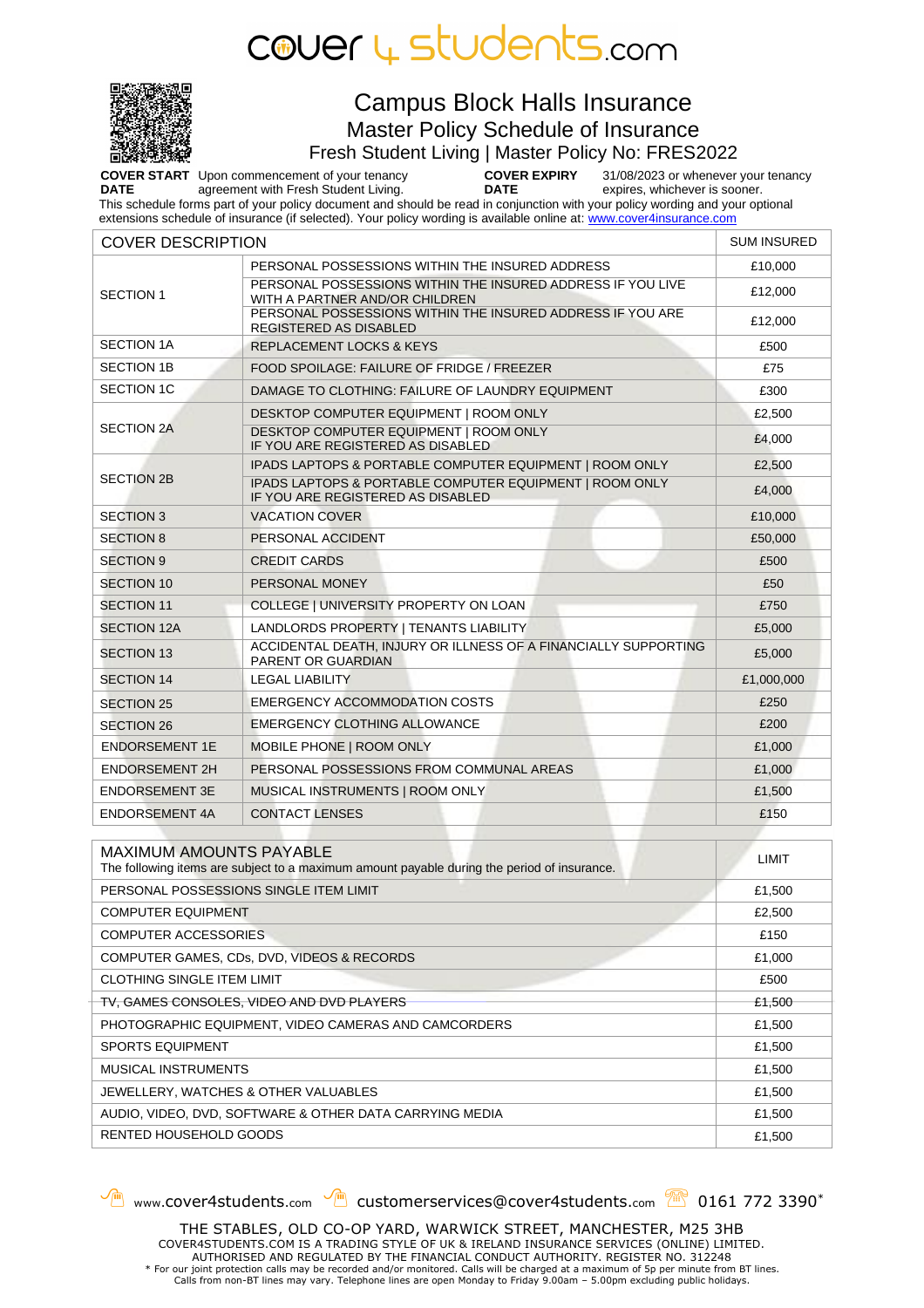# cover 4 students.com

| <b>POLICY EXCESSES</b>                             | <b>EXCESS</b>                           |
|----------------------------------------------------|-----------------------------------------|
| PEDAL CYCLES VALUED OVER £1,000*                   | 10% of the Pedal Cycle Value            |
| <b>PHOTOGRAPHIC EQUIPMENT VALUED OVER £1,250**</b> | 10% of the Photographic Equipment Value |
| ALL OTHER SECTIONS                                 | 41 F                                    |

\*Cover for pedal cycles only applies when the relevant policy top up / optional extension has been purchased in addition to the master policy.

\*\*Cover for photographic equipment over £1,250 only applies when the relevant policy top up / optional extension has been purchased in addition to the master policy.

#### **PRINCIPAL EXCLUSIONS**

- The policy excess.
- Theft from vehicles (except where attended during transit at the beginning and end of each term).
- Accidental damage (unless basic cover is extended).
- Pedal cycles (unless basic cover is extended).
- Cover outside of the insured accommodation (unless basic cover is extended).

#### **INSURER INFORMATION**

This Campus Block Halls policy has been arranged on behalf of Cover4students.com. Cover4students.com is a trading style of UK & Ireland Insurance Services (Online) Limited. UK & Ireland Insurance Services (Online) Limited is authorised & regulated by the Financial Conduct Authority. Firm Number: 312248. This can be checked by visiting the FCA's website at www.fca.org.uk.

For cover sections 1-5 and 7-27, this insurance is underwritten by Canopius Managing Agents Limited. Canopius Managing Agents Limited is a managing agent at Lloyd's which is authorised by the Prudential Regulation Authority and regulated by the Financial Conduct Authority and the Prudential Regulation Authority, Firm Reference Number 204847. Canopius Managing Agents Limited is registered in England & Wales number 01514453. Registered Office: Gallery 9, One Lime Street, London, EC3M 7HA.

This schedule, together with the policy wording, certifies that insurance has been effected in respect of sections 1-5 and 7-27 between you and the insurer. In return for payment of the premium specified in the schedule, the insurer agrees to insure you in accordance with the terms and conditions in or endorsed on these documents. The insurer has entered into a Binding Authority Contract (reference B6839P08068FAA) with Avid Insurance Services Limited under which the insurer has authorised Avid Insurance Services Limited to sign and issue these documents as its agent.

#### **WHAT ARE YOU INSURED AGAINST?**

Basic cover insures your personal possessions on a new for old basis against theft (whether or not someone physically breaks into your room/flat), fire, burst pipes, storm, vandalism, flood, explosion and lighting.

In the event of a claim, items will be replaced as new, regardless of age or condition (except clothing, linen and rented household goods where a deduction is made for wear and tear).

#### **YOUR DUTY OF CARE**

You must, at all times, take all reasonable steps to prevent accidents, loss and damage. Failure to do so, may affect your right to make a claim.

#### **WHERE ARE YOU INSURED?**

You are covered within your accommodation, or any place of residence at which you are temporarily residing and in direct transit to and from your home address at the beginning and end of each term.

#### **WHEN DOES YOUR COVER START?**

Basic cover commences at the start of your tenancy agreement with Fresh Student Living for personal possessions (or when your proposal is accepted, if later, for optional extensions) and expires on the 31/08/2023 or whenever your tenancy expires, whichever is sooner. You will then be responsible for arranging your own insurance cover.



#### **CONFIRM YOUR COVER**

**Scan the QR Code:**

Enter your name, email address & select Fresh **Once registered you will be:**

•Emailed your policy documents.

•Entered into a free prize draw with a chance of winning £500\* winner to be announced in early November 2022.

•Provided to exclusive access to our Benefits Hub where you can access a huge variety of savings and discounts across many reputable retailers.

•You will be sent a 10% discount code for our Student Possessions Insurance when this policy expires.

**HOW TO CLAIM** For advice on how to make a claim and to download a claim form please visit our website. ONLINE: [www.cover4insurance.com](http://www.cover4insurance.com/) PHONE US: **0161 974 1101\*** EMAIL[: claims@cover4students.com](mailto:claims@cover4students.com)

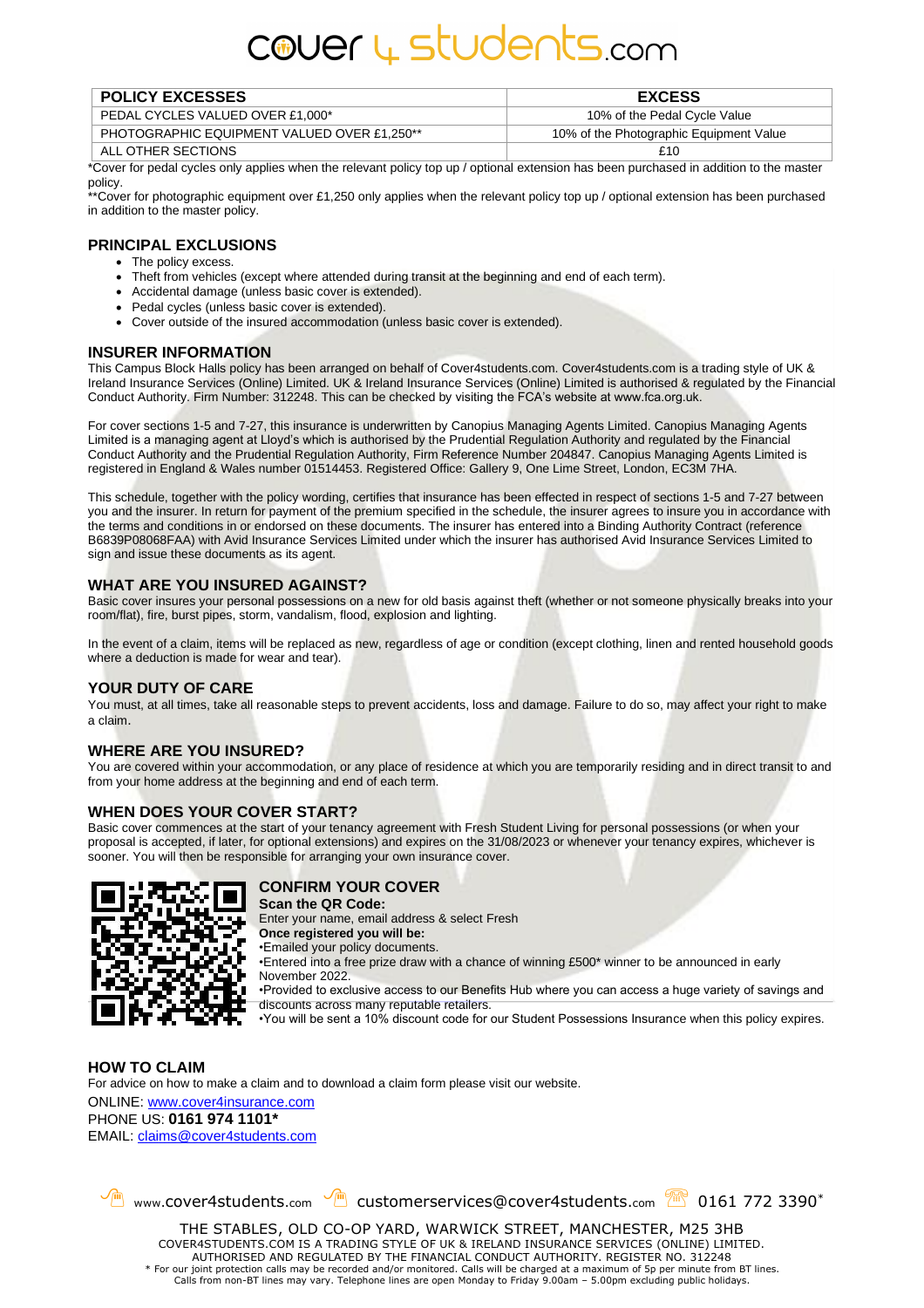## cover 4 students.com

#### **STAY IN TOUCH**

You can keep up to with our latest news, offers and new products by following cover4insurance on:



#### **ENDORSEMENTS APPLYING**

| <b>WHAT IS COVERED</b>                                                                                     | <b>WHAT IS NOT COVERED</b>                                                                                  |
|------------------------------------------------------------------------------------------------------------|-------------------------------------------------------------------------------------------------------------|
| We will pay for theft of your mobile phone following forcible and<br>violent entry to the insured address. | • The maximum amount payable is £1,000 during the period of<br>insurance.                                   |
|                                                                                                            | . The excess shown in your schedule.                                                                        |
|                                                                                                            | . Theft not involving forcible and violent entry.                                                           |
|                                                                                                            | . When the mobile phone is in your insured address, loss<br>caused while the insured address is unoccupied. |
|                                                                                                            | • Mobile phone accessories                                                                                  |
|                                                                                                            | • The cost of unauthorised calls.                                                                           |
|                                                                                                            | • Any theft not reported to the police within 24 hours of the                                               |
|                                                                                                            | incident and being recorded as a theft and allocated a crime<br>reference number.                           |
|                                                                                                            |                                                                                                             |
| ENDORSEMENT 2H: PERSONAL POSSESSIONS FROM COMMUNAL AREAS<br><b>WHAT IS COVERED</b>                         | <b>WHAT IS NOT COVERED</b>                                                                                  |
| We will pay up to £1,000 during the period of insurance for loss                                           | • The excess shown in your schedule.                                                                        |
| or damage to your personal possessions from the communal                                                   | . Any amount above £500 unless theft is as a result of forcible                                             |
| areas caused by any of the insured events under section 1.                                                 | and violent entry to the communal area.                                                                     |
|                                                                                                            | . Theft of personal possessions that are left unattended unless                                             |
|                                                                                                            | securely locked away from view.                                                                             |
|                                                                                                            | · Accidental loss.                                                                                          |
| <b>WHAT IS COVERED</b><br>We will pay up for loss or damage to your musical instruments                    | <b>WHAT IS NOT COVERED</b><br>. The maximum amount payable is £1,500 during the period of                   |
|                                                                                                            |                                                                                                             |
| by the following causes: fire, explosion, lightning, earthquake,                                           | insurance.                                                                                                  |
| smoke, storm, flood, theft and attempted theft whilst they are in                                          | • The excess shown in your schedule.                                                                        |
| the insured address during college / university term and                                                   | . Loss or damage from fire caused by scorching without a fire                                               |
| during vacations when the insured address is unoccupied.                                                   | actually starting.<br>• Any claim for damage to your musical instruments resulting                          |
|                                                                                                            | from:                                                                                                       |
|                                                                                                            | - wear, tear or any gradually operating cause or determination,                                             |
|                                                                                                            | inherent or latest defect                                                                                   |
|                                                                                                            | - wet or dry rot, mildew, frost, rust or corrosion                                                          |
|                                                                                                            | - insect, vermin or woodworm                                                                                |
|                                                                                                            | - dyeing or restoration or any commercial process of cleaning or<br>repairing.                              |
|                                                                                                            | . Faulty design or workmanship or use of faulty materials.                                                  |
|                                                                                                            | . Breakage of strings and/or reeds and/or drum heads.                                                       |
|                                                                                                            | • Loss or damage arising from electronic, electrical or mechanical<br>breakdown, failure or derangement.    |
|                                                                                                            | • Loss or damage caused by:                                                                                 |
|                                                                                                            | - climate or atmospheric conditions                                                                         |
|                                                                                                            | - dampness, dryness, shrinkage, contamination or extremes of<br>temperature                                 |
|                                                                                                            | - effects of sunlight, fading, changes in colour texture or finish.                                         |
|                                                                                                            | • Depreciation or diminution in the value of your musical                                                   |
|                                                                                                            | instruments following repair.                                                                               |
|                                                                                                            | • Any theft not reported to the police within 24 hours of the                                               |
|                                                                                                            | incident and being recorded as a theft and allocated a crime                                                |



reference number.

COVER4STUDENTS.COM IS A TRADING STYLE OF UK & IRELAND INSURANCE SERVICES (ONLINE) LIMITED. AUTHORISED AND REGULATED BY THE FINANCIAL CONDUCT AUTHORITY. REGISTER NO. 312248 \* For our joint protection calls may be recorded and/or monitored. Calls will be charged at a maximum of 5p per minute from BT lines. Calls from non-BT lines may vary. Telephone lines are open Monday to Friday 9.00am – 5.00pm excluding public holidays.